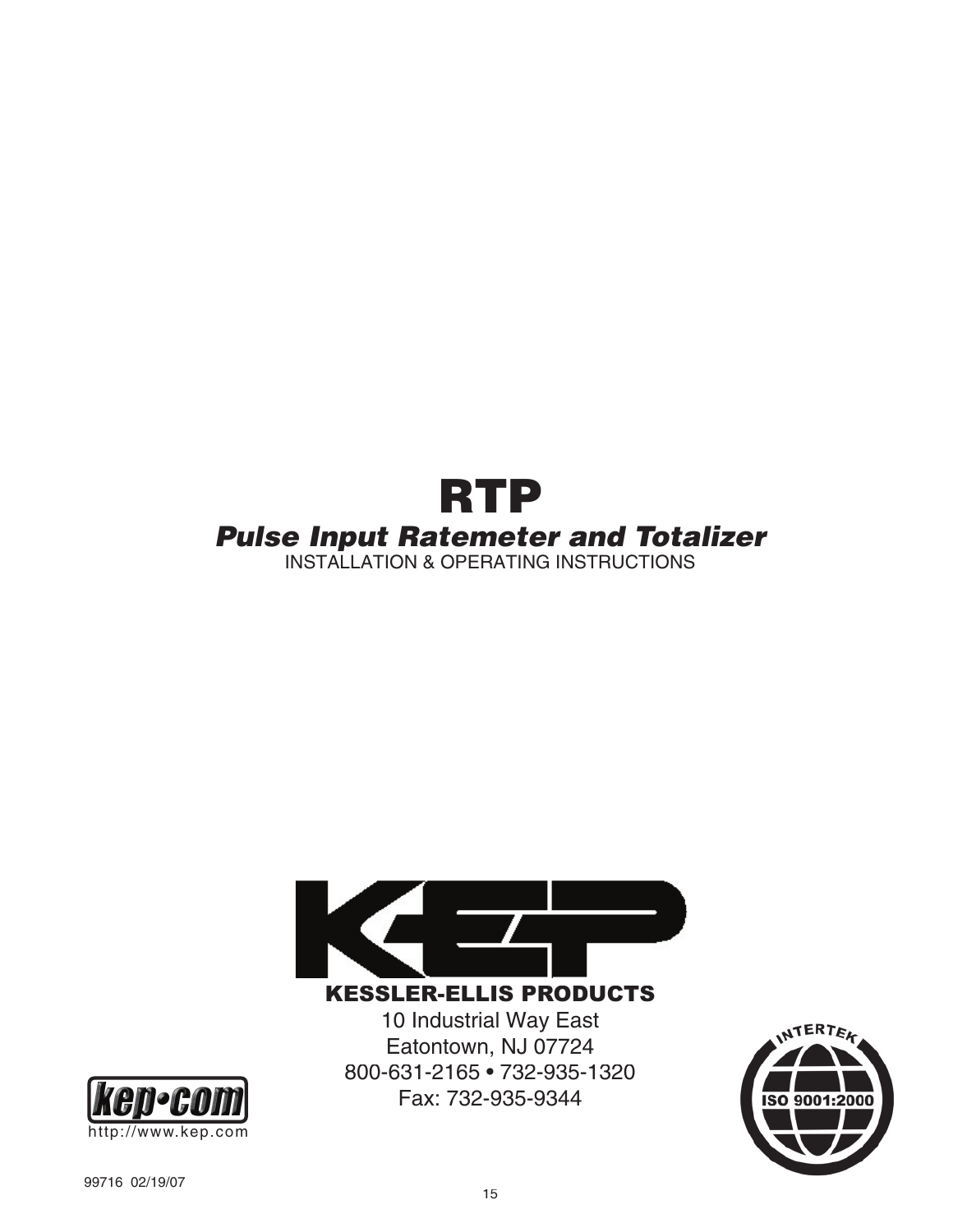### Proprietary Notice

The information contained in this publication is derived in part from proprietary and patent data. This information has been prepared for the expressed purpose of assisting operating and maintenance personnel in the efficient use of the instrument described herein. Publication of this information does not convey any rights to use or reproduce it or to use for any purpose other than in connection with the installation, operation and maintenance of the equipment described herein.

> Copyright 1990 Printed in USA. All Rights Reserved.



This instrument contains electronic components that are susceptible to damage by static electricity. Proper handling\* procedures must be observed during the removal, installation, or handling of internal circuit boards or devices.

\*Handling Procedure

1. Power to unit must be removed.

2. Personnel must be grounded, via wrist strap or other safe, suitable means, before any printed circuit board or other internal device is installed, removed or adjusted.

3. Printed circuit boards must be transported in a conductive bag or other conductive container. Boards must not be removed from protective enclosure until the immediate time of installation. Removed boards must be placed immediately in protective container for transport, storage, or return to factory.

### **Comments**

This instrument is not unique in its content of ESD (electrostatic discharge) sensitive components. Most modern electronic designs contain components that utilize metal oxide technology (NMOS, CMOS, etc.). Experience has proven that even small amounts of static electricity can damage or destroy these devices. Damaged components, even though they appear to function properly, may exhibit early failure.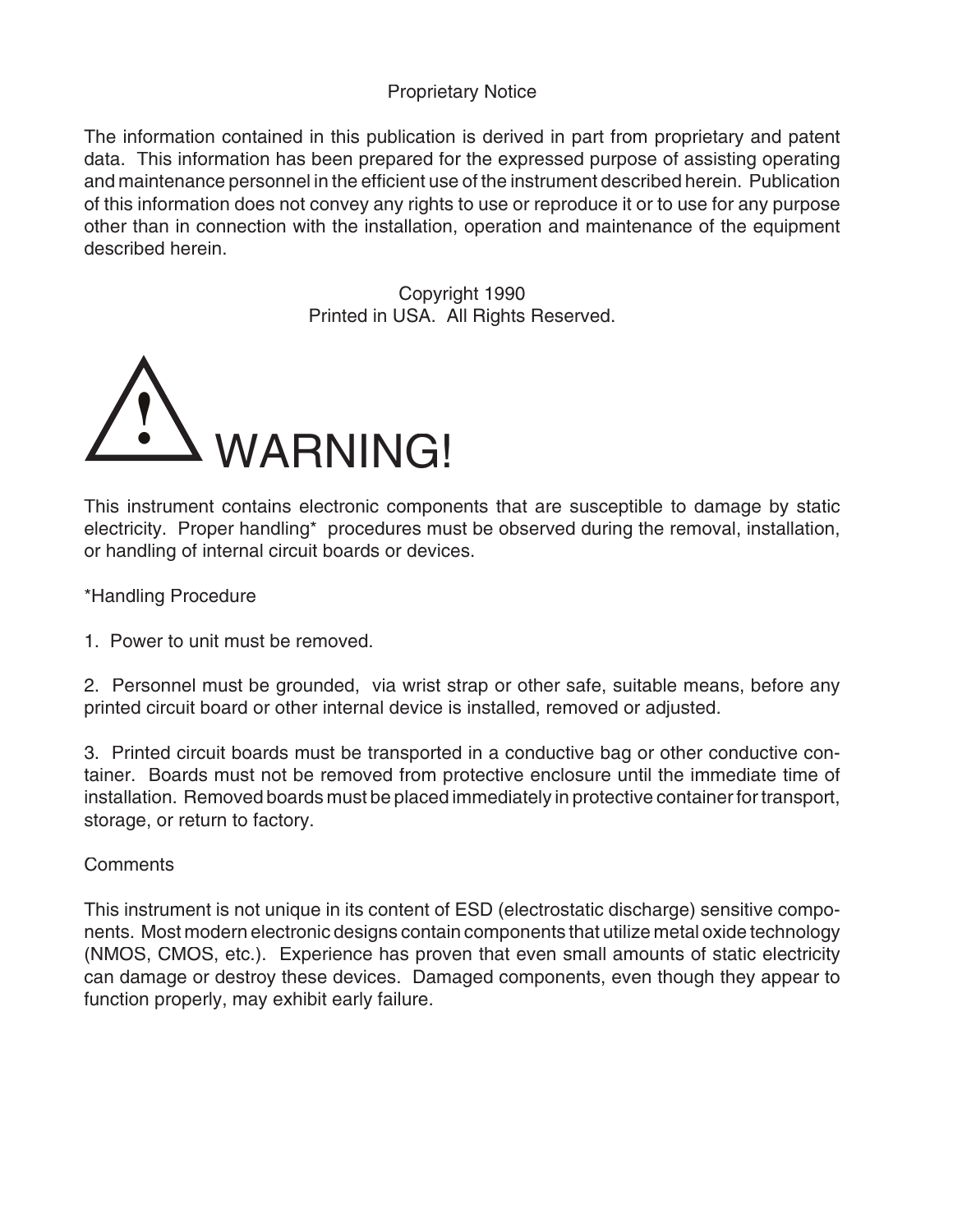### **TABLE OF CONTENTS**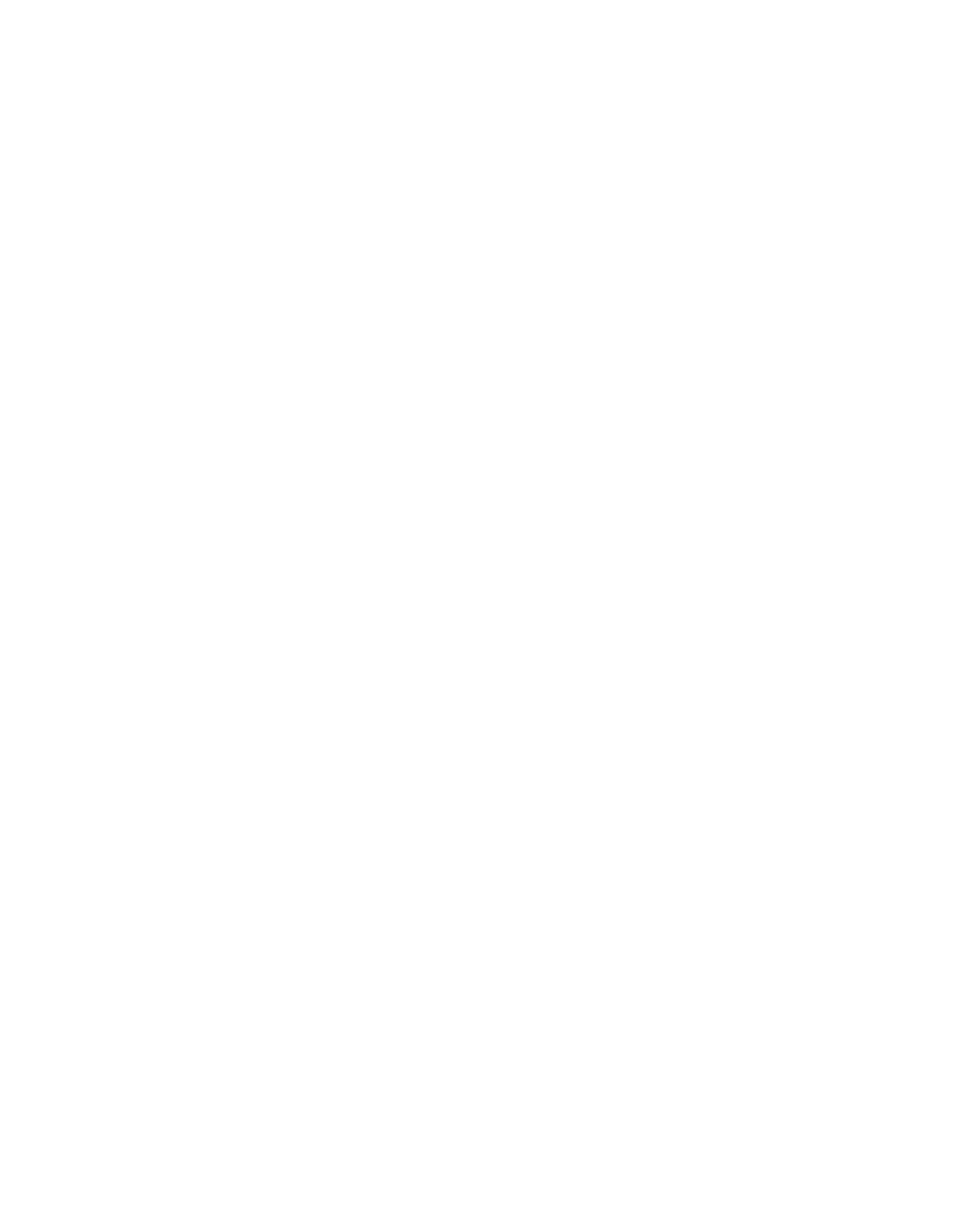

• This instrument was designed and is checked in accordance with regulations in force EN 60950 ("Safety of information technology equipment, including electrical business equipment").

 A hazardous situation may occur if this instrument is not used for its intended purpose or is used incorrectly. Please note operating instructions provided in this manual.

- The instrument must be installed, operated and maintained by personnel who have been properly trained. Personnel must read and understand this manual prior to installation and operation of the instrument.
- The use of an external line fuse is recommended. Add or replace the external fuse with the following specified type and rating only:

| <b>Input Power</b> | <b>Recommended Fuse</b> |
|--------------------|-------------------------|
| 115 VAC            | 100 mA slow blow fuse   |
| 230 VAC            | 50 mA slow blow fuse    |
| 24 VDC             | 250 mA slow blow fuse   |

### **Disconnect power supply before adding or replacing fuse!**

• The manufacturer assumes no liability for damage caused by incorrect use of the instrument or for modifications or changes made to the instrument.

### **Symbols Used On Unit**

| ◢<br><b>Number</b>          | <b>Symbol</b> | <b>Publication</b>  | <b>Description</b>                                                                                                                    |
|-----------------------------|---------------|---------------------|---------------------------------------------------------------------------------------------------------------------------------------|
|                             |               | IEC 417, No. 5031   | Direct current                                                                                                                        |
| $\overline{2}$              |               | IEC 417, No. 5172   | Equipment protected throughout by<br>DOUBLE INSULATION or REINFORCED<br>INSULATION (equivalent to Class II of IEC<br>536–see annex H) |
| 3<br>Toobniool Improvomanto |               | ISO 3864, No. B.3.1 | Caution (refer to accompanying documents)                                                                                             |

### **Technical Improvements**

• The manufacturer reserves the right to modify technical data without prior notice.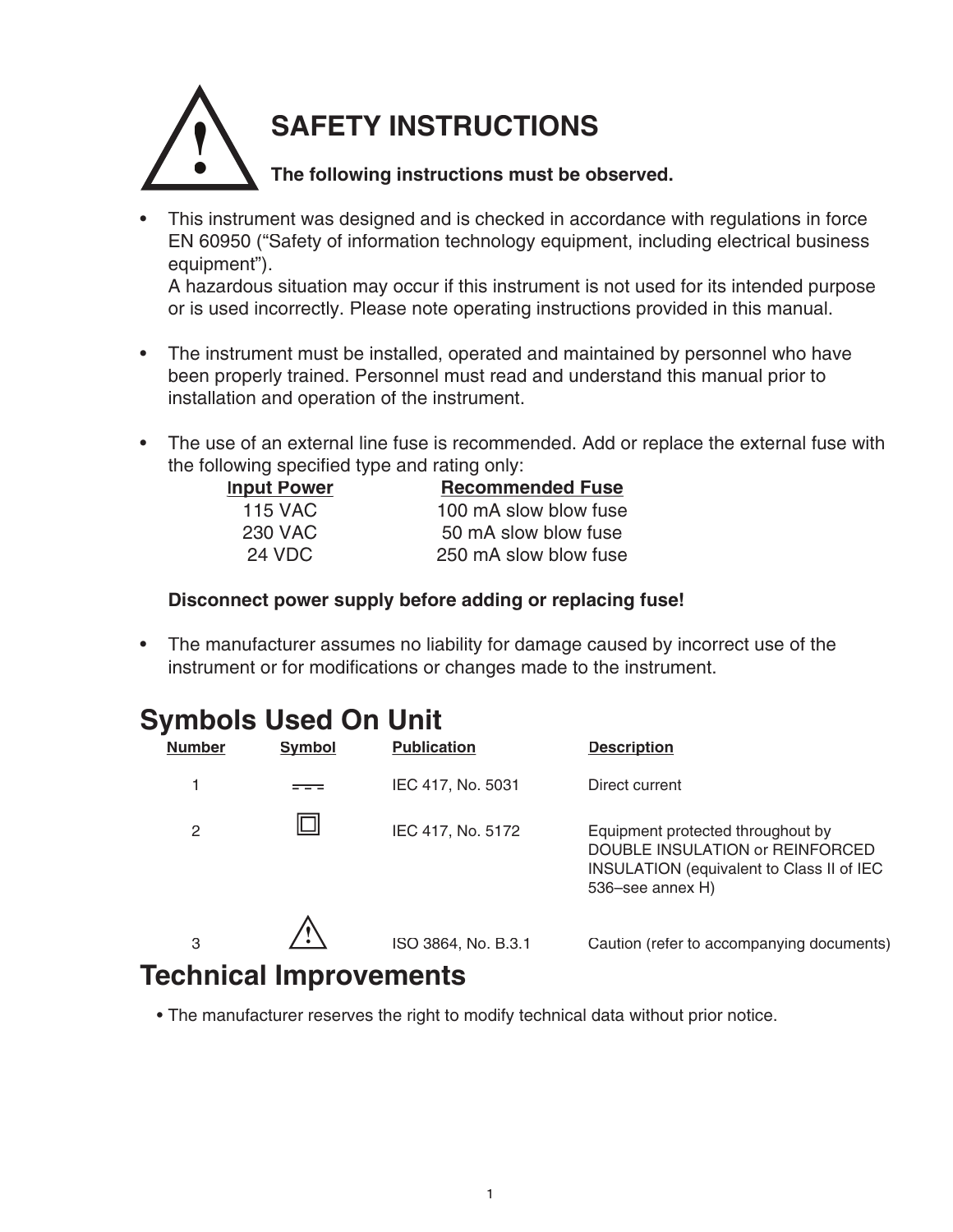### **DESCRIPTION & SPECIFICATIONS**

### **DESCRIPTION:**

The RTP is a presettable Ratemeter and Totalizer from two pulse inputs. It can show rate and total at the same time on the 2 X 16 backlit LCD display. Both inputs can have up to 16 point linearizing k factors. The unit can be connected in a network for Data Acquisition.

### **SPECIFICATIONS:**

| <b>INPUT POWER:</b>             | AC: 100 to 260 VAC; 6.5 VA                            |
|---------------------------------|-------------------------------------------------------|
|                                 | DC:+24 VDC; 250 mA max.                               |
| <b>THRESHOLD:</b>               | High: 4-24 VDC; Low: < 1Vdc or                        |
|                                 | open                                                  |
| <b>INPUT A:</b>                 | Count Input, 5 kHz max.                               |
| <b>INPUT B:</b>                 | Count Input, 5 kHz max.                               |
| <b>INPUT C:</b>                 | Control Input                                         |
| <b>INPUT D:</b>                 | Control Input                                         |
| <b>INPUT E:</b>                 | Control Input (Not Used with RS485                    |
|                                 | NOTE: AC powered units have isolated inputs. DC units |
|                                 | share -DC with input common.                          |
|                                 | <b>OUTPUT POWER:</b> +20VDC @50 mA (unreg), +/- 15%   |
| <b>DISPLAY:</b>                 | 2 lines of 16 characters, backlit LCD                 |
|                                 | (character size: 2.95mm x 5.55mm)                     |
| <b>DISPLAY RESOLUTION:</b>      | 6 Digit Total, 6 Digit Rate                           |
| <b>BEZEL:</b>                   | NEMA 4/IP65 rated membrane                            |
|                                 | keypad                                                |
| <b>INDICATORS:</b>              | Two LED's to indicate control output                  |
|                                 | status. (Red = Output A, Green =                      |
|                                 |                                                       |
| <b>MEMORY:</b>                  | Output B)                                             |
|                                 | NVRAM retains data on power failure                   |
| <b>TEMPERATURE:</b>             | Operating : 0 to 50 degrees C                         |
|                                 | Storage: -40 to 90 degrees C                          |
| <b>HUMIDITY:</b>                | 10% to 90% (Non condensing)                           |
| SIZE:                           | Bezel: 103mm X 55 mm; Depth:97                        |
|                                 | mm                                                    |
| <b>PANEL CUTOUT:</b>            | 92 mm X 45 mm (1/8 DIN size cutout                    |
|                                 |                                                       |
| <b>IMMUNITY TO ESD:</b>         | Level 3 per IEC1000-4-2                               |
| <b>IMMUNITY TO TRANSIENTS:</b>  | Level 3 per IEC1000-4-4                               |
| <b>RADIATED SUSCEPTIBILITY:</b> | Level 3 per IEC1000-4-3                               |
| <b>EMISSIONS:</b>               | <b>EN55011 CISPR A</b>                                |

### **PULSE INPUTS**

The RTP can accept two pulse inputs ( A&B ). It computes rate and total of A, B, A+B and A-B. For both inputs the user can define up to 16 points of "k" factors. This allows linearization of the displayed rate, which is useful in improving the accuracy of the flowmeter.

The rate is computed within 300 ms per input. To stabilize the rate display, the user can select normalizing factor, which allows weighted average to be shown. Moreover, for rate displays, a time delay of up to 25 seconds can also be selected.

### **CONTROL INPUTS**

The RTP has three Control Inputs, i.e. Input C, Input D and Input E (Only C & D with RS485 option). Each input can be configured to start/stop each counter or reset each counter and Control Output. These inputs can also perform different control actions like printing on serial port, lock unit and freeze display.

### **RESET OPTIONS**

The entire unit, i.e. all counters and control outputs, or Counter A, Counter B, Counter A+B, Counter A-B, Control O/P A and Control O/P B can be individually programmed to be reset on pressing the front panel RST key and also by a positive edge signal to any of the Control I/Ps C, D and E.

### **SERIAL COMMUNICATION**

The serial strobed port can be used for serial printing of Total or Rate data with descriptors. The unit can also communicate with a master device through a Modbus-RTU protocol. The data given for each parameter is in IEEE float format comprising of 2 words. The unit can be connected in a network. Order Option 1 is RS-232 level format; Order Option 2 is RS-422/485 level format.

### **CONTROL OUTPUTS**

The RTP has the following Control Outputs: RELAY / O.C.: 2 N.O. relays of 5 A and 250 V OR 2 Open Collector Outputs; 100 mA maximum.

### **ANALOG OUTPUT**

Type: 4-20 mA output.

Accuracy:  $\pm$  50 $\mu$ A worst case. This Analog O/P can be programmed to track any parameter. Reverse tracking O/P is also available.

**PRESETS** The unit supports five counters, i.e. Counter A, Counter B, Counter A+B, Counter A-B and Grand Total. The counters can either be reset to zero or disabled. Relays can be activated by any of the Total or Rate values. If a Total preset activates the relay, the user can select an output duration of 0.1 to 99.9 seconds with instant auto reset to "0". A 00.0 duration keeps the relay activated until externally reset. If both presets are assigned to same counter, with Relay A duration set to 00.0 and Preset A lower than Preset B, Relay A pulls in at Preset A and drops out when Preset B (having a duration other than 00.0) pulls in. Counter recycles immediately, and Relay B stays activated for the selected duration.

If activated by rate, the relay pulls in at High Preset or above and remains on until rate falls below Low Preset.

**LOCKOUT** The unit program and presets can be protected with a lock code to prevent unauthorized front panel changes. This code can be assigned with a maximum of 4 digits and is user selectable. It can be entered through front panel LOCK key or by configuring any of the Control I/Ps to "Lock unit". Alternate entry of the lock code or pulses to that I/P will lock or unlock the unit.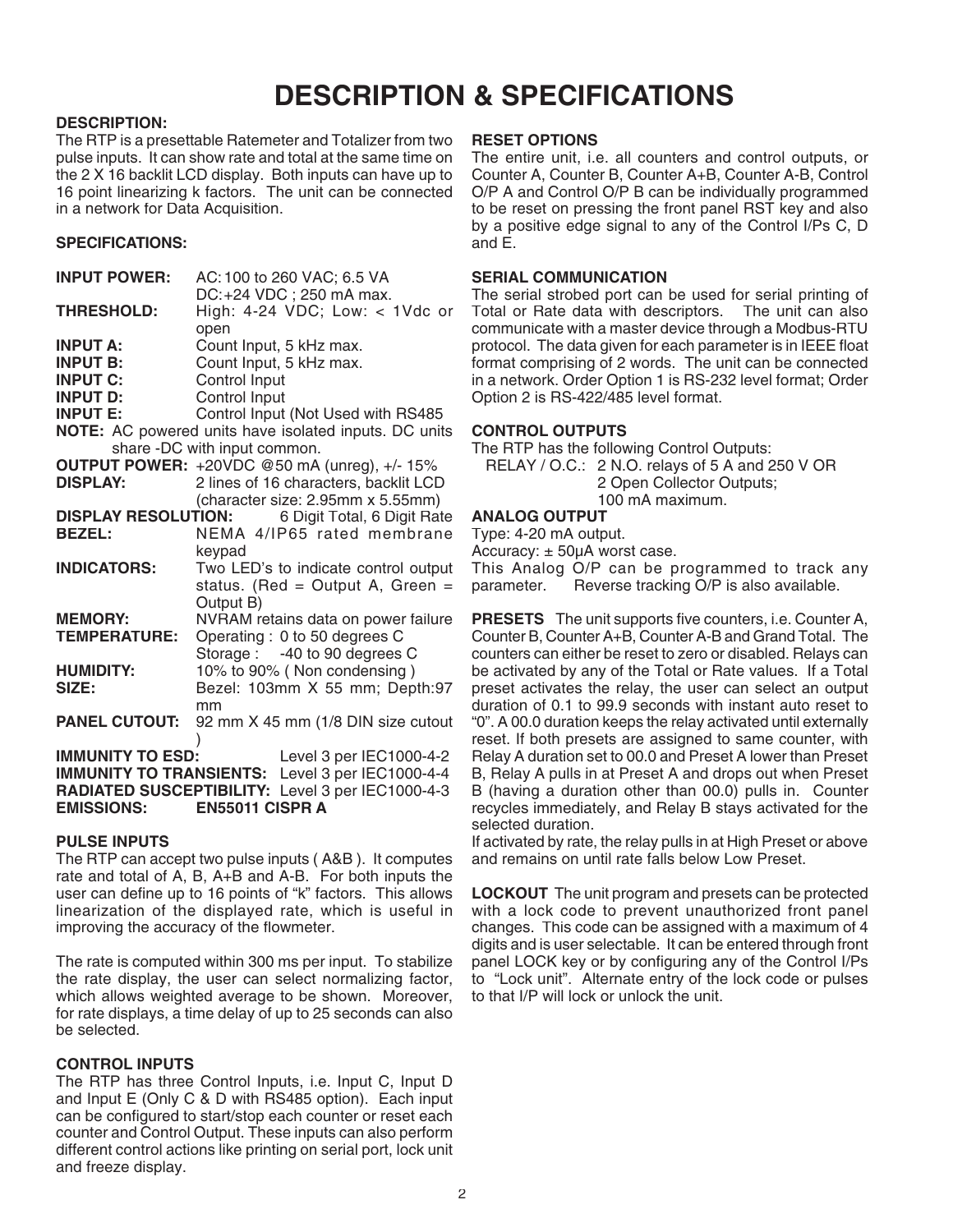### **MOUNTING**

### **HOW TO MOUNT:**

Slide the body of the unit through the rubber gasket. Insert the unit into the panel. Slide the brackets up the groove to press against the back of the panel. Insert the screws into the rear of the brackets.

Tighten the screws evenly and alternately. A panel less

than .1" may distort if the clamps are screwed too tightly. Do not over tighten! A normal level of torque is required. Maximum torque should be 3" pounds.

The panel must be parallel to the bezel to assure proper seal. Unit seals to NEMA 4/IP65 if properly mounted.

### **DIMENSIONS:**



### **WIRING**

### **WIRING CONSIDERATIONS:**

### AC / DC CONNECTIONS:

NOTE: Connect power only after other connections are finished. Do not touch the live AC power terminals. The unit has been designed with an isolated AC input, therefore polarity is not a concern for the AC power.

This Product complies with requirements of the European Community Directive 89/336/EEC [Electromagnetic Compatibility]. However, electrical noise or intense electromagnetic fields in the vicinity of the unit may disturb the microprocessor. Users should exercise care and should take proper precautions to avoid microprocessor disturbance.

Four common sources of noise are:

1) AC power line noise- The input power lines should not be common to power lines for motors, pumps, contactors, etc. If the unit cannot be connected to an electrically clean power source, an inductive load suppressing device (MOV as GE#V130LA1 or Resistor Capacitor as Paktron# .2uf/220 ohm @ 400V) can be installed. Although locating the suppressor across the AC supply at the unit should help, best results are obtained by connecting the suppressor across the leads of the "load" at the device causing the spikes.

2) Input line noise- The noise is carried on the input and DC ground lines. Make sure the input wires are not run into the unit in a bundle with power input lines. We recommend using shielded cable. Connect the shield to DC ground of the unit and "earth" at one point in the circuit preferably at the DC ground terminal of the unit.

3) Output lines- The unit has two open collector outputs and two optional relay outputs. When these outputs are used to run external relays or solenoids, spikes can be generated upon activation. This noise can spread through the instrument causing operating problems. If the source is a D.C. operated device, a general purpose diode (IN4004) placed across the solenoid prevents electrical noise spikes. Connect the cathode (banded side) to the more positive side of the coil. If the source is an A.C. operated device, use a Resistor Capacitor or MOV across the coil.

4) 20 VDC (unregulated) output supply- Noise can be generated on the 20 VDC output supply if it is used to drive inductive loads or if the current draw exceeds 50mA. Insure that all inductive loads have a diode (such as IN4004) across the coil and that the current does not exceed 50mA.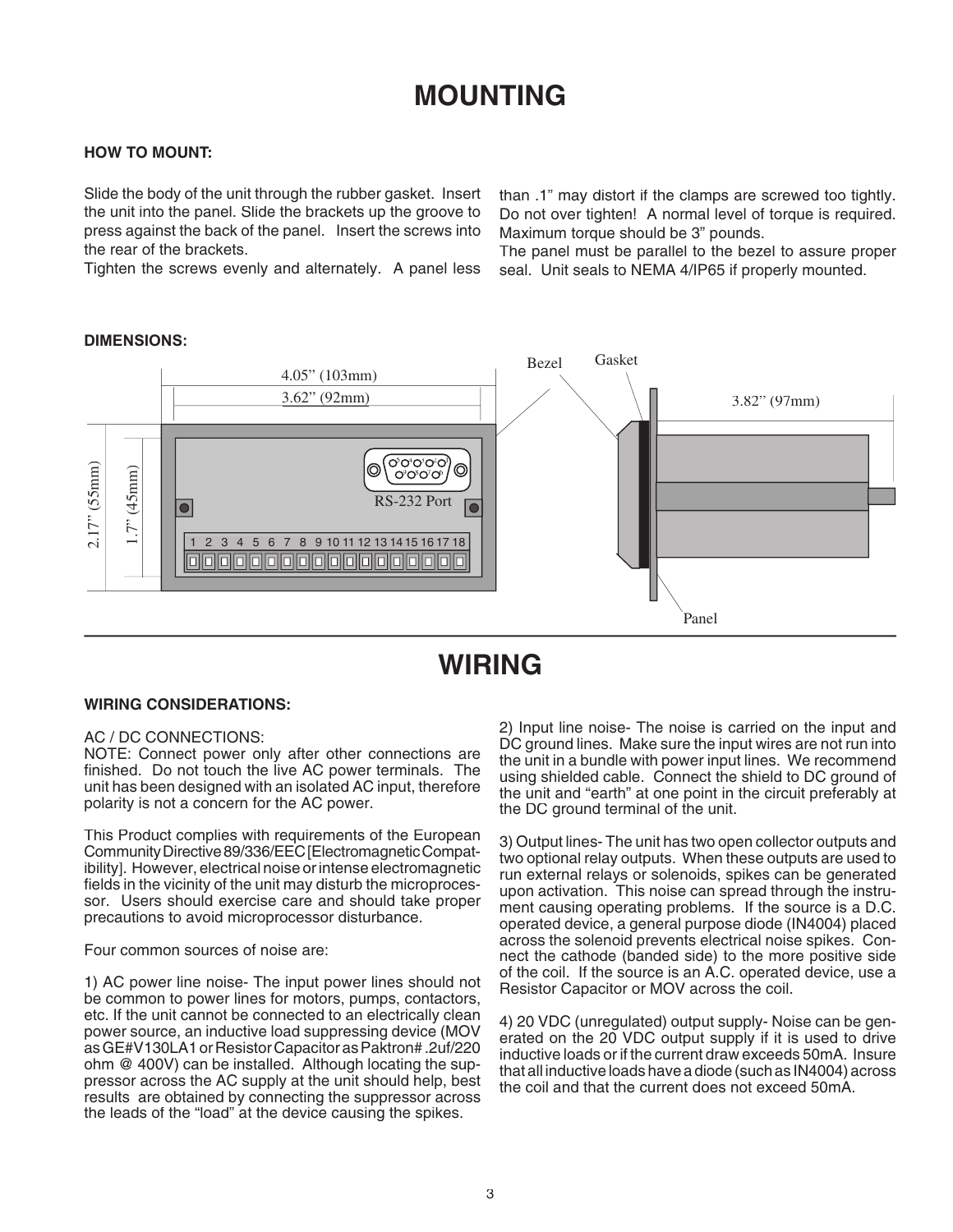### **WIRING** (CONTINUED)

### **TERMINAL DESIGNATIONS:**

### **AC Power DC Power**

1 • AC1 100 TO 260 VAC 2 • AC2 100 TO 260 VAC 3 • RELAY A (N.O.) 4 • COMMON 5 • RELAY A (N.C.) 6 • RELAY B (N.O.) 7 • COMMON 8 • RELAY B (N.C.) 9 • (+) 20VDC OUT (50mA) 10 • (–) 20VDC OUT (50mA) 11 • ANALOG O/P (+) 12 • ANALOG O/P (–) 13 • CTRL I/P E 14 • CTRL I/P D 15 • CTRL I/P C 16 • PULSE I/P B 17 • PULSE I/P A 18 • INPUT GND

### 1 • + DC INPUT (24VDC ± 10%) 2 • – DC INPUT (24VDC ± 10%) 3 • RELAY A (N.O.) 4 • COMMON 5 • RELAY A (N.C.) 6 • RELAY B (N.O.) 7 • COMMON 8 • RELAY B (N.C.) 9 • (+) 20VDC OUT (50mA) 10 • (–) 20VDC OUT (50mA) 11 • ANALOG O/P (+) 12 • ANALOG O/P (–) 13 • CTRL I/P E 14 • CTRL I/P D 15 • CTRL I/P C 16 • PULSE I/P B 17 • PULSE I/P A 18 • INPUT GND

### **TYPICAL WIRING HOOKUPS:**



### **COMMUNICATION PORT TERMINAL DESIGNATIONS:**



**RS-232 Port: (DB9 Female)**

- 6 NC 7 - CMOS TXD 8 - TX 9 - RX
- **(DB9 Female)**  $1 - TX +$ 2 - TXD

**RS-485 Port:** 

3 - RXD 4 - RX+ 5 - GND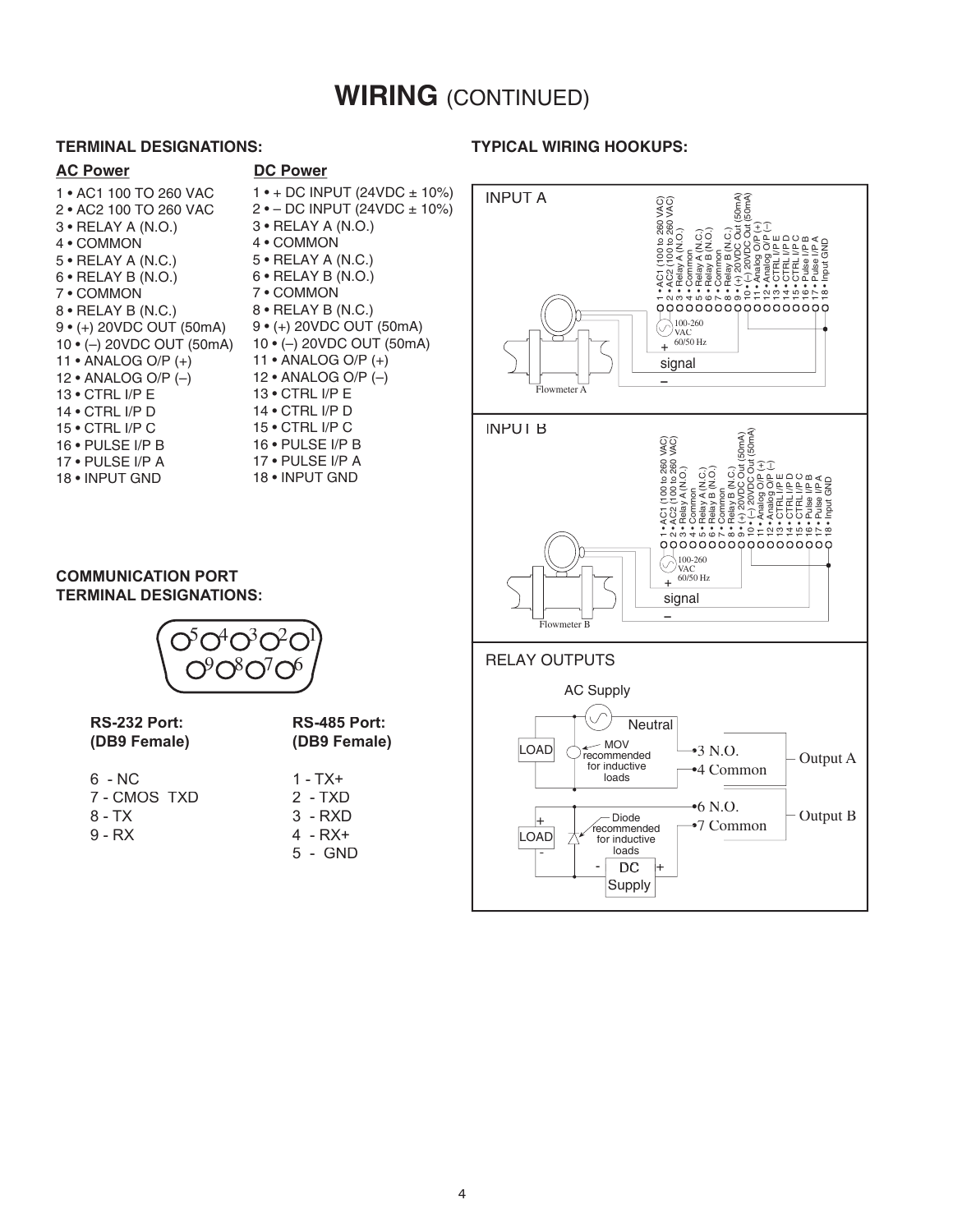### **PROGRAMMING MENU**

### **Main Menu:**

The Main menu consists of the following steps:

Define list of parameters used, Configure Inputs, Setup Counters, Setup Ratemeters, Setup Relays / O.C., Setup Security, Setup 4-20mA Output, Setup Comm Port, Define reset options and Back to RUN mode (or Exit programming). The PROG key allows scrolling through these steps. All these steps are given in brief below:

### **Define list of parameters used:**

The unit is capable of showing nine different parameters. The parameters are the readings RTP gives after a pulse input is given to it. The parameter names are fixed in **Default Mode** and are user programmable in **Message Mode.** 

The parameter names in Default Mode are:

Rate A, Rate B, Rate A+B, Rate A-B, Total A, Total B, Total A+B, Total A-B and Gr. Total.

The parameter names in Message Mode are user definable. The length of these user defined names can be upto nine characters. Valid characters are SPACE, A-Z, a-z, 0-9, /. The menu also enables the user to define the sequence in which the parameters are to be viewed at Run time and the no. of digits after the decimal point (0-3). It also enables the user to program the message for each parameter.

### **Configure Inputs :**

The unit has five inputs, two of which are pulse inputs and the remaining three are control inputs. The two pulse inputs are **Input A** and **Input B**. They can programmed to be either linear or non-linear.

For linear input a six digit multiplier scaling factor has to be entered (.00001 to 999999). This scaling factor is constant for a linear input. For a non-linear input the scaling factor is different at different frequencies so the points (Frequency, Factor) have to be entered. The unit supports a maximum of sixteen such points.

- **NOTE:** Set the average K-Factor to a suitable value before entering the linearization table. This average K-Factor will be used under the following special cases for processing of pulse information :
	- 1. When in the setup menus
	- 2. When below the linearization table limit
	- 3. When above the linearization table limit

Input B is normally a separate input with separate scaling. It can also be programmed as a control input for up counting or down counting of Total A. A High on Input B makes Total A count up and a low on Input B makes Total A count down. The remaining three inputs C, D and E are control inputs and can be programmed to control actions such as start counting, reset counting, stop counting, freeze display, lock unit and print activities.

When freeze display is activated (or a pulse is applied to the control input which is configured to freeze display) the unit stops refreshing the display. The unit continues to run in the background.

### **Setup Counters:**

RTP has five counting parameters:

| <b>Parameter</b> | Default name       | <b>Function</b>                                                                 |
|------------------|--------------------|---------------------------------------------------------------------------------|
| l Counter A      | <b>Total A</b>     | Counts pulses on A                                                              |
| Counter B        | <b>Total B</b>     | Counts pulses on B                                                              |
| Counter A+B      | Total A+B          | Adds counter A & B                                                              |
| Counter A-B      | <b>Total A-B</b>   | Subtracts counter B from<br>counter A                                           |
| Grand Total      | <b>Grand Total</b> | Tracks any of the above<br>four on which it is pro-<br>grammed to be dependent. |

Each counter can be reset to zero or disabled. The Grand Total is programmable and can be set to follow any of the remaining counters.

### **Setup Ratemeters :**

The parameters Rate A, Rate B, Rate  $A + B$ , Rate  $A - B$  can be programmed to be rate/seconds, rate/minutes, rate/hours. The user can use custom scaling if the units are different than RPS, RPH, RPM e.g. rate/day, so that the rates can be converted to engineering units. The custom scaling factor can be of 6 digits ranging from 0.00001 to 999999. The normalizing factor ranging from 0.1 to 99.9 can be programmed.

Normalizing Equation:

(Old Data x "Normalizing Factor" + New Data)

("Normalizing Factor" + 1)

For rate display, a time of up to 25 seconds can also be applied.

### **Setup Relays:**

The unit has two control outputs, N.O. Relay A or Open Collector A and N.O. Relay B or Open Collector B. The control outputs can be programmed to track any of the nine parameters and can also be programmed to operate in **Timed Mode** (for count) or **Hysterisis Mode** (for rate).

In Timed mode (count) a low preset value or a high preset value can be entered. If a **low preset** value is entered then the control output will energize whenever the value of the parameter, which the control output is tracking goes **below** the preset value. If a **high preset** value is entered then the control output will energize whenever the value of the parameter, which the control output is tracking goes **above** the preset value. In Timed mode (count) after low preset or high preset have been entered unit will ask for reset time (the time duration that the control output will remain energized). Set time from 0.1 to 99.9 sec. with auto reset of counter. If set to 00.0, count continues and output is latched until reset by external or front panel reset.

In Hysterisis mode (rate) **both** the high preset and low preset for the Hysterisis have to be entered. The control relay will activate when the rate parameter is **equal to** or **exceeds** the high preset. The relay will remain energized until the rate parameter fall **below** the low preset.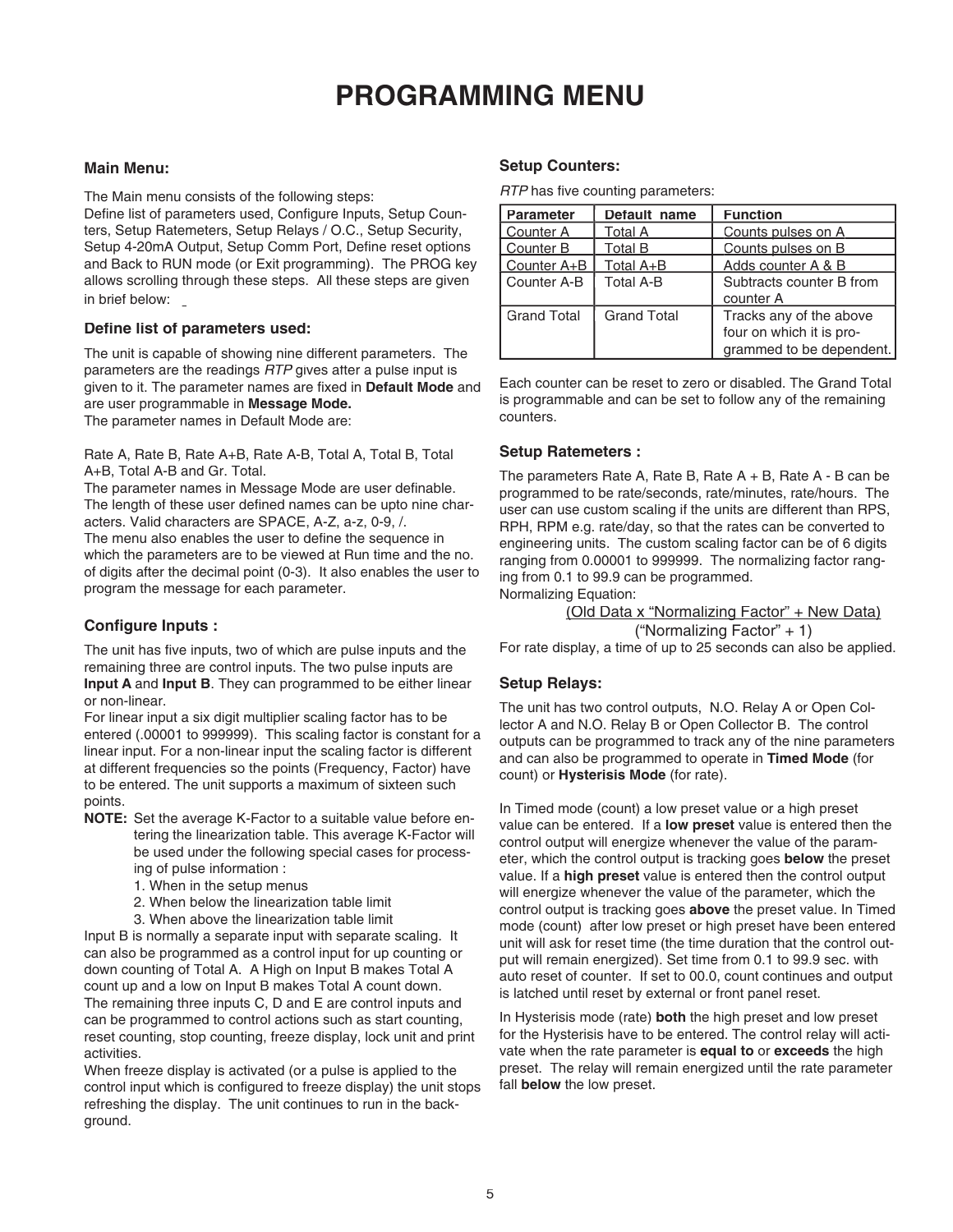### **PROGRAMMING MENU** (CONTINUED)

### **Setup Security:**

Unauthorized front panel changes can be prevented by entering a user selectable four digit code. The unit can be in LOCK ALL or LOCK PROGRAM mode. The unit can be locked while unit is running by pressing the LOCK key three times continuously in one second. If any of the control input  $(C, D, E)$  is configured as to LOCK UNIT then the unit can be locked by only giving a pulse at that input and not by pressing the LOCK key . In LOCK PROGRAM mode only the runtime presets are accessible through front panel. In LOCK ALL mode, programming and the runtime presets are not accessible.

### **Setup 4-20 mA Analog Output :**

The unit gives a 4-20 mA analog output and it can be programmed to track any of the nine parameters. The unit can be programmed for reverse tracking (4mA value higher than 20mA value). The analog output is isolated. Compliance voltage must be 3 to 24 VDC. Accuracy ±50µA worst case.

### **Setup Comm port :**

In this menu, the unit can be assigned a unique ID and the communication parameters, i.e. baudrate and parity.

The serial port can be used for serial printing or also for data acquisition. The unit can communicate with a master device through a Modbus-RTU protocol. The addresses for all nine parameters that can be read from the unit are as follows (the data given for each parameter is in IEEE float format comprising of 2 words):

| Rate A           | 100  | Total A        | 500  |
|------------------|------|----------------|------|
| Rate B           | 300  | <b>Total B</b> | 700  |
| $Rate A+B$       | 900  | Rate A-B       | 1100 |
| Total $A+B$      | 1300 | Total A-B      | 1500 |
| Grand Total 1700 |      |                |      |

### **Define Reset Options:**

In this menu either the entire unit ( all counters and control outputs ) or Counter A, Counter B, Counter A + B, Counter A - B, Relay A / Open Collector A or Relay B / Open Collector B can be individually programmed to be reset on pressing the front panel RST key or by positive edge signal to selected control input.

### **Back to RUN mode Exit programming :**

Pressing ENT at this menu exits programming mode and the unit enters the Run mode.

### **FRONT PANEL OPERATION**

| <b>KEYPAD FUNCTIONS</b> |                                                                        |                                                                            |  |
|-------------------------|------------------------------------------------------------------------|----------------------------------------------------------------------------|--|
| <b>KEY</b>              | <b>Run Mode</b>                                                        | <b>Program Mode</b>                                                        |  |
| PROG                    | Enter The Programming<br>Mode                                          | Toggles between menus                                                      |  |
| VIEW                    | VIEW key scrolls through the<br>selected viewing parameters            | Left key shifts digits in<br>number entry/characters in<br>message mode    |  |
| PRE A                   | PRE A key allows Preset A<br>to be changed if unit is not<br>locked    | Up key increments digits/<br>characters                                    |  |
| <b>CLR</b><br>PRE B     | PRE B key allows Preset B<br>to be changed if unit is not<br>locked    | CLR key clears the numeric<br>field                                        |  |
| <b>ENT</b><br>LOCK      | Lock Key allows the entry<br>of a lock code to lock/unlock<br>the unit | ENT key saves changes and<br>steps to next menu                            |  |
| <b>RST</b>              | RST Key resets counters<br>(with/without confirmation)                 | Unit comes out of<br>programming at any level<br>(stores all data entered) |  |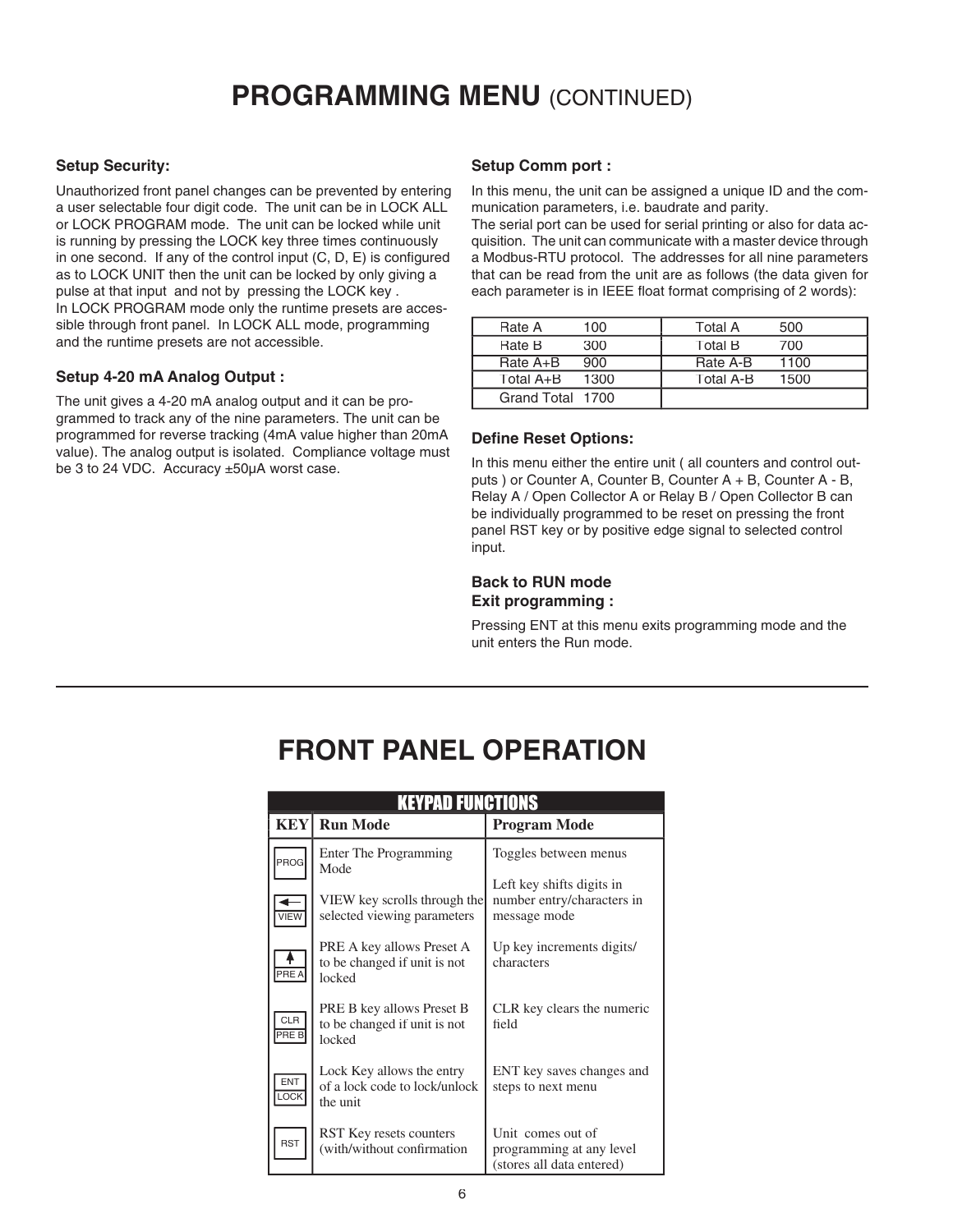

# **RTP PROGRAMING FLOWCHATH RTP PROGRAMMING FLOWCHART**

### Define List of Parameters Osed **Defi ne List of Parameters Used**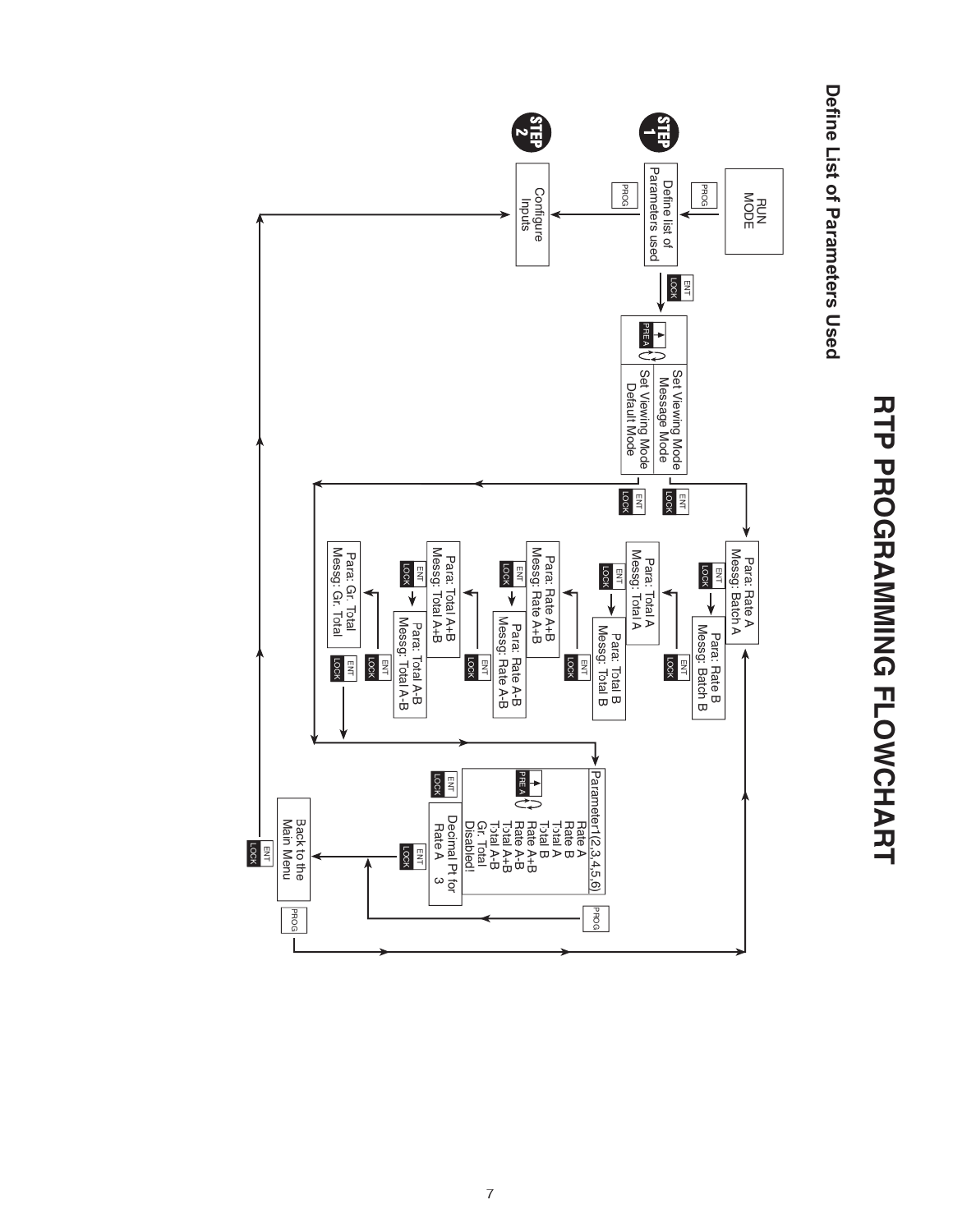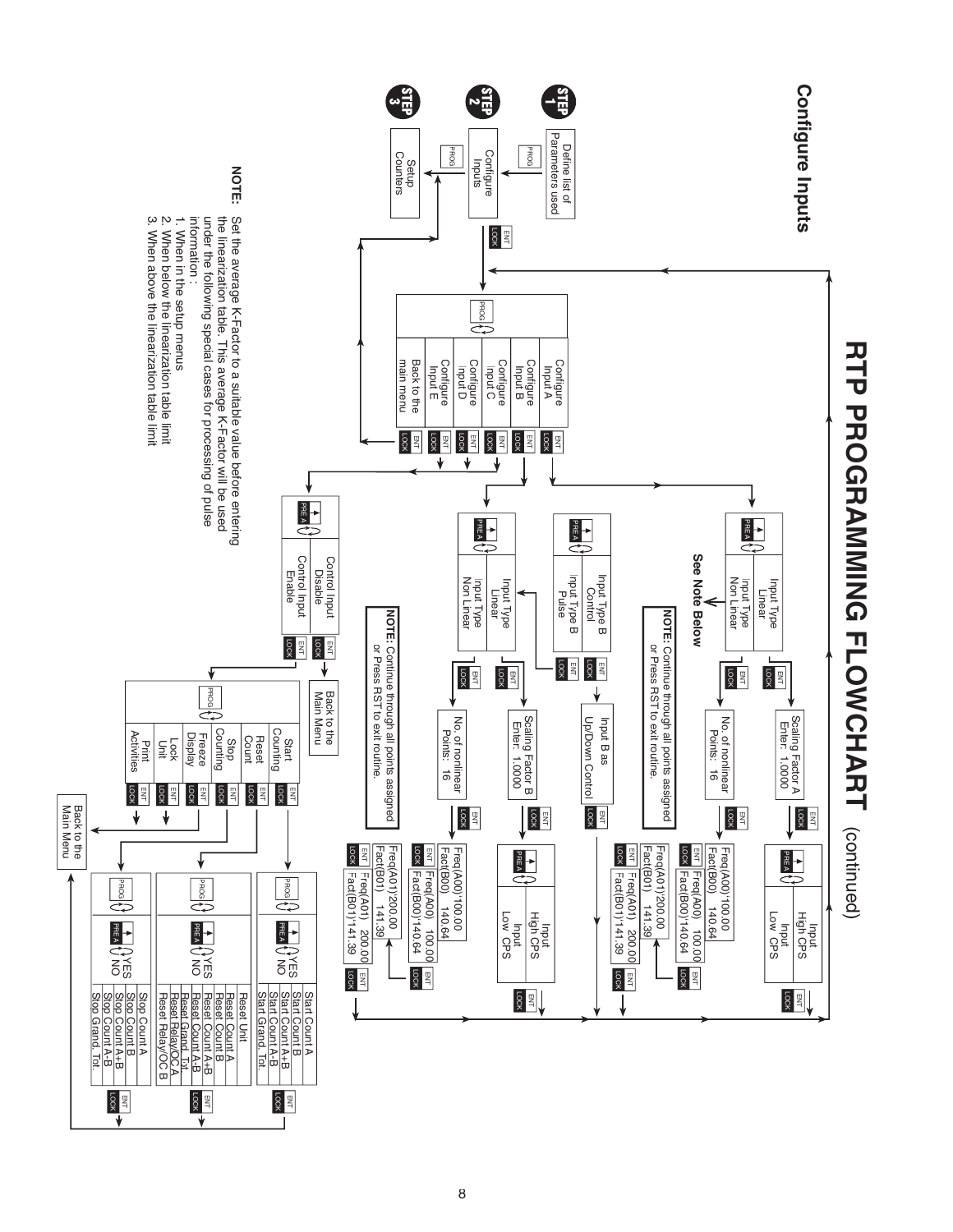

**Setup Ratemeters**

# **RTP PROGRAMINING FLOXOUNCHARY RTP PROGRAMMING FLOWCHART** (continued)

### Setup Counters **Setup Counters**

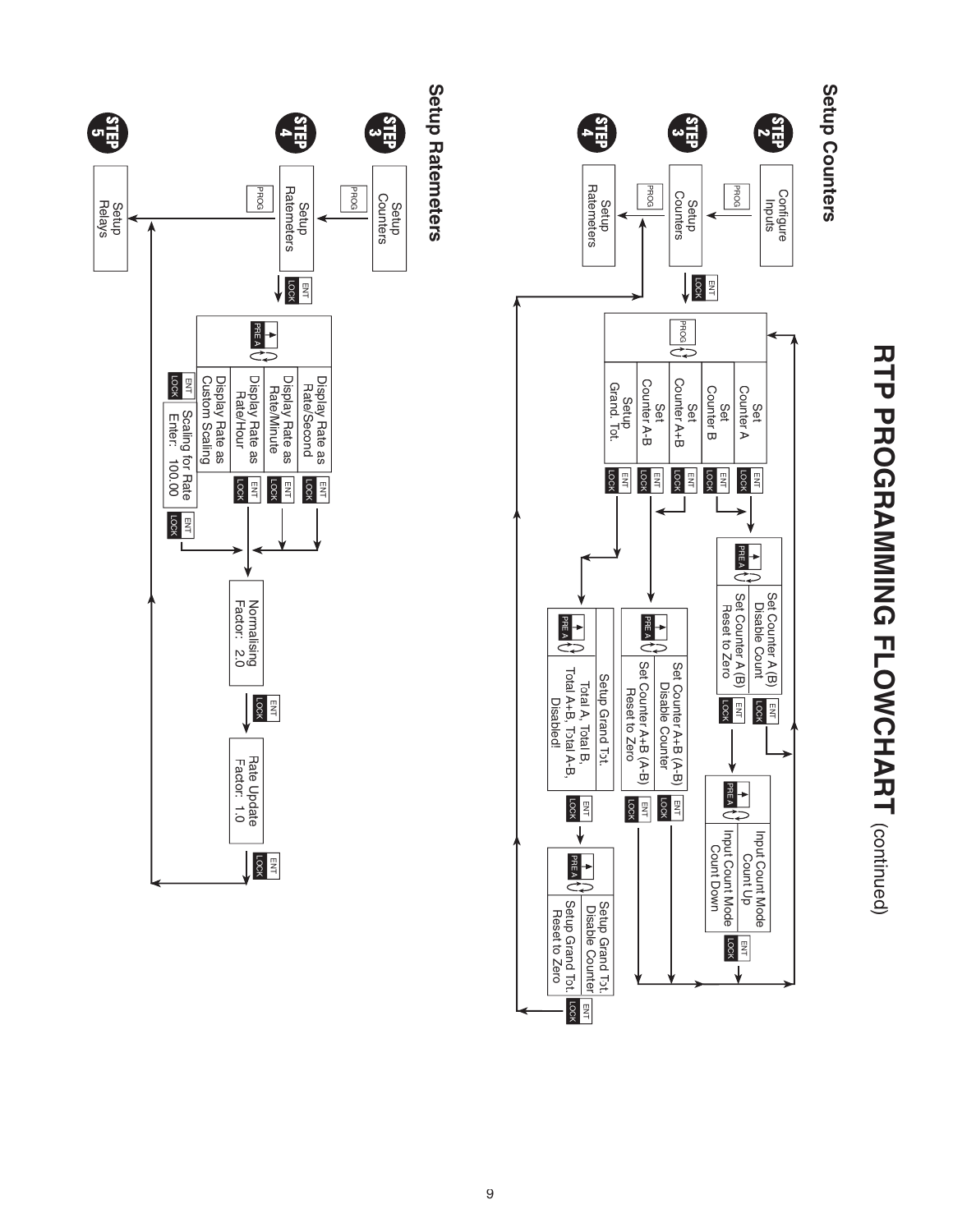

# **RHA PROGRANNING FLOWCHARY (costringen) RTP PROGRAMMING FLOWCHART**

(continued)

### Setup<br>
Relays **Setup Relays**

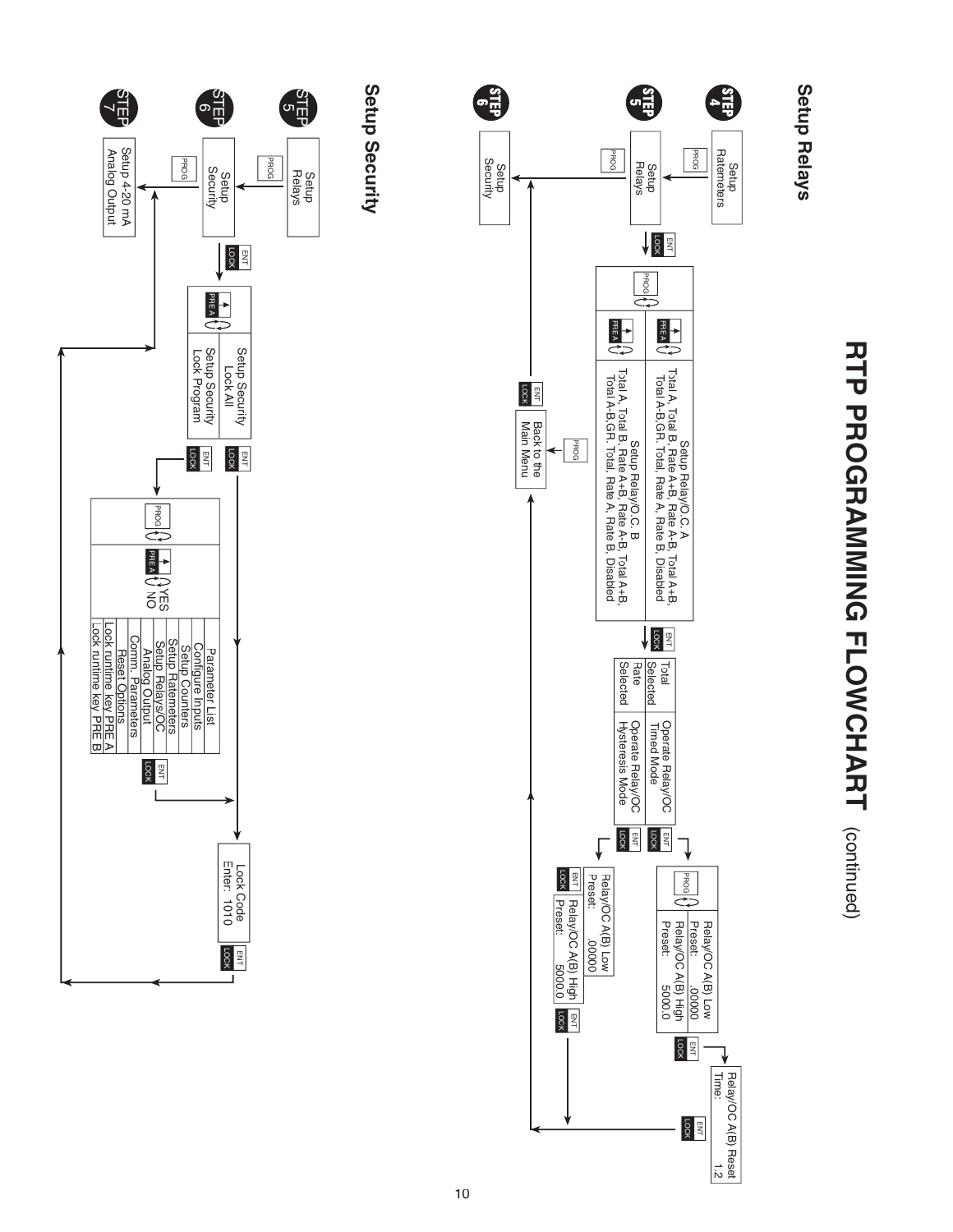# **RTP PROGRAMING FLOWCHART (continued) RTP PROGRAMMING FLOWCHART** (continued)

### Setup 4-20 mA Output **Setup 4-20 mA Output**



## Setup Comm Port

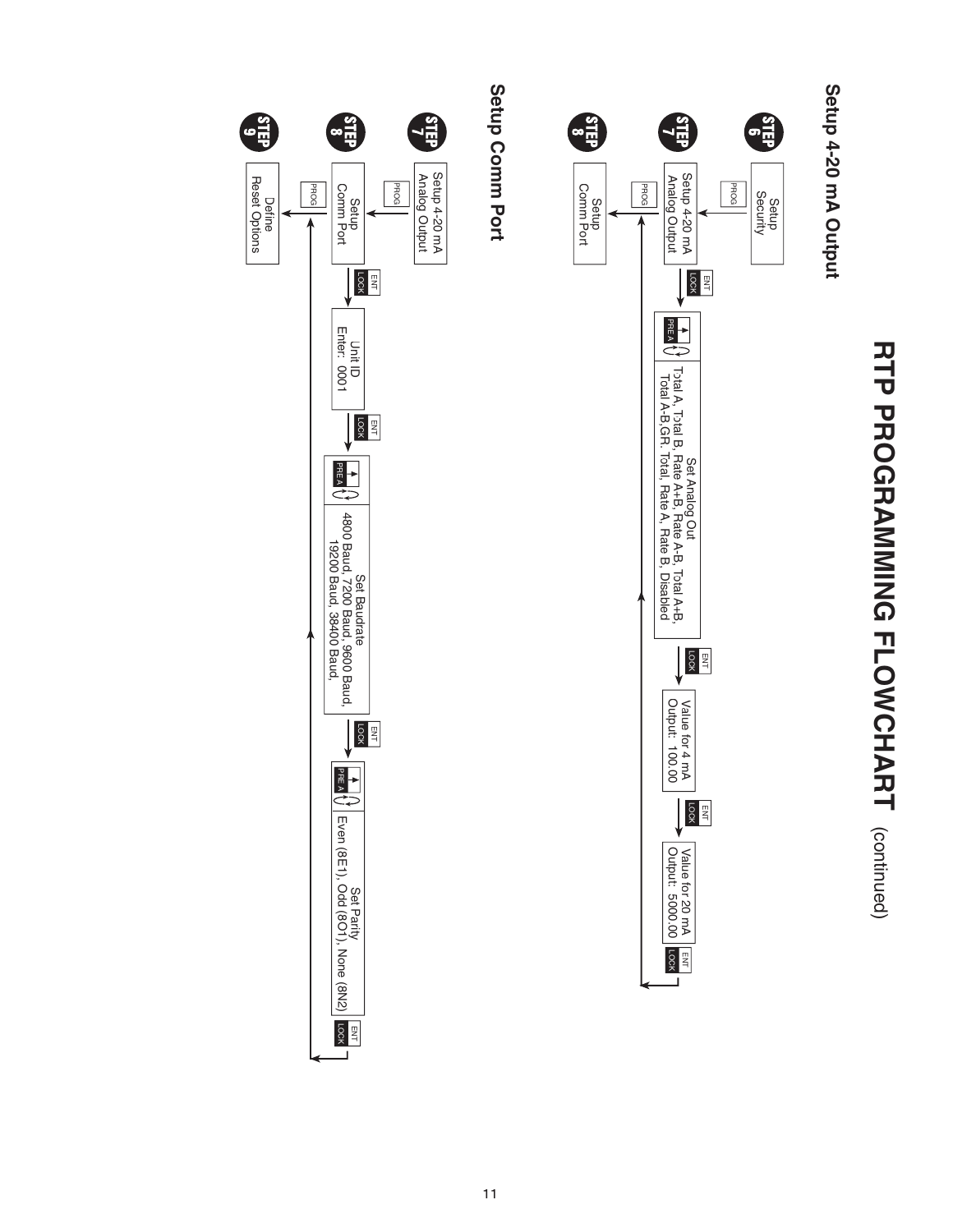# **RTP PROGRAMING FLOWCHAMING RTP PROGRAMMING FLOWCHART** (continued)

### **Define Reset Options Defi ne Reset Options**

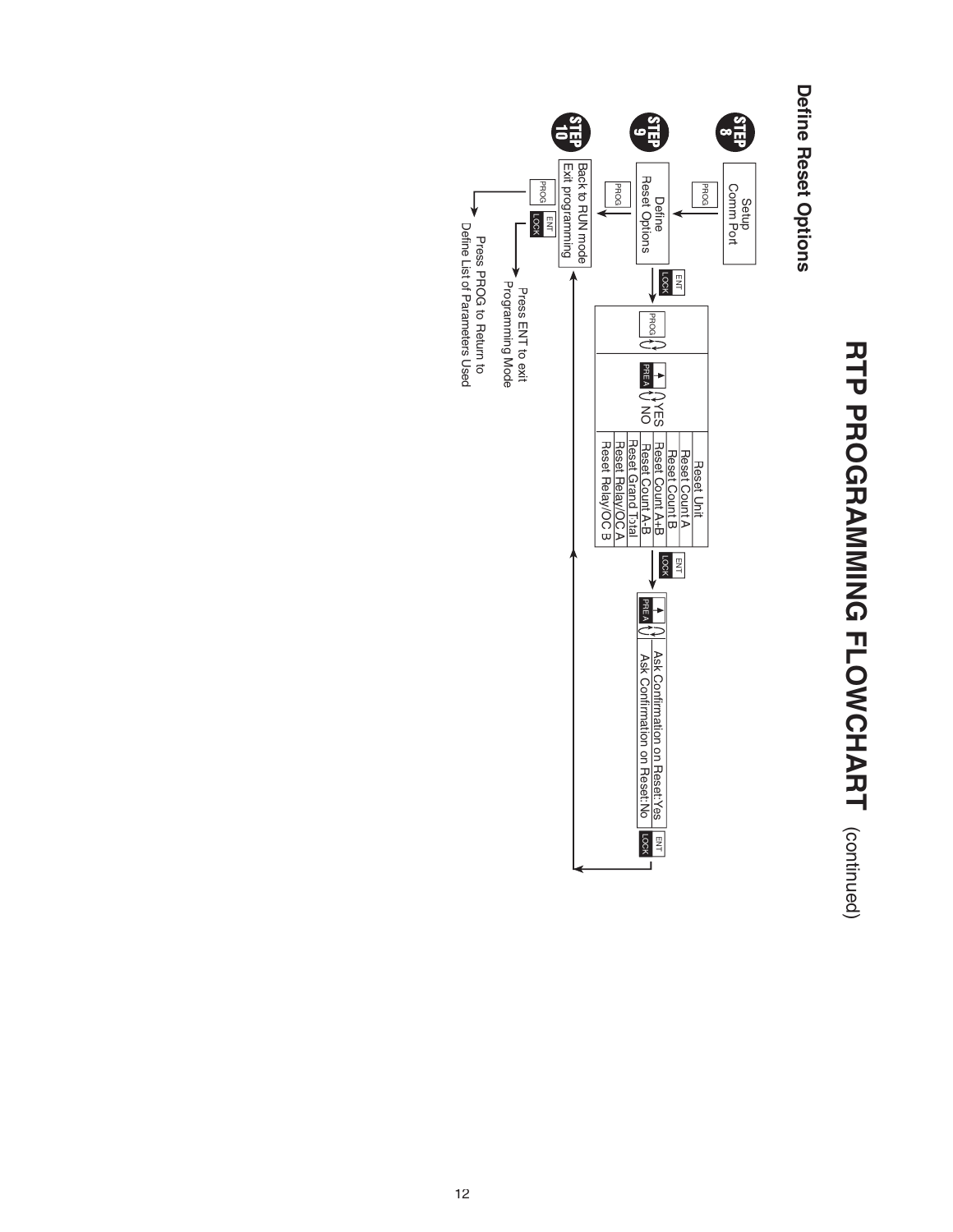### **ANALOG OUTPUT CALIBRATION**

### **Analog Output Calibration Procedure:**

The calibration of the RTP can be done in the following way :

Connect the following circuit to terminal pins 11 and 12, i.e Analog O/P (+) and Analog O/P (-).



Calibrate the unit for 20 mA. Use the same keys as stated above to increase / decrease the O/P current.